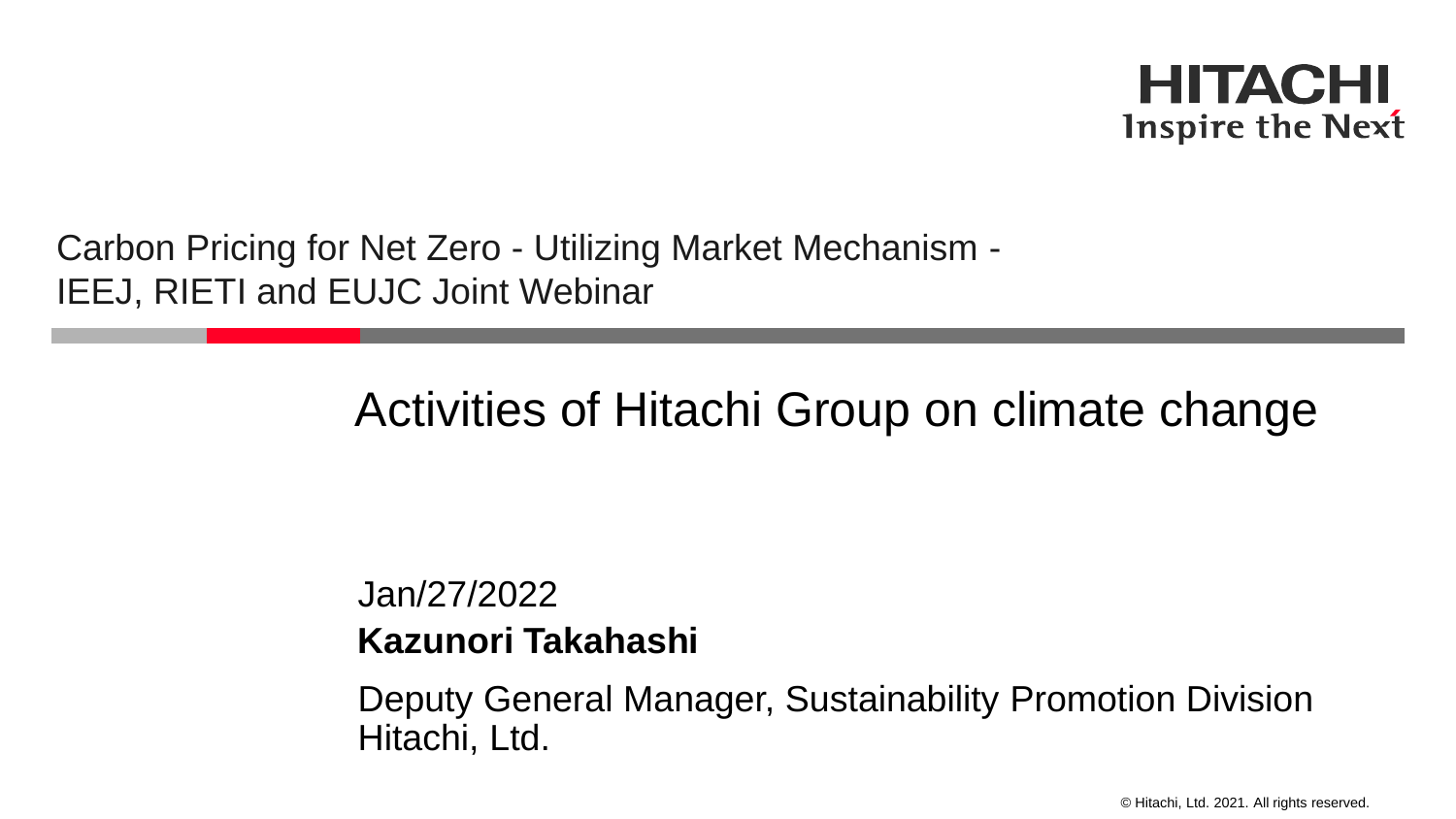## 1 Hitachi Profile



| Foundation                   | 1910                                                                                                                    | <b>Revenues</b><br>Composition r |
|------------------------------|-------------------------------------------------------------------------------------------------------------------------|----------------------------------|
| <b>Head office</b>           | 1-6-1 Marunouchi, Chiyoda-ku, Tokyo,<br>Japan                                                                           | <b>Others</b><br>5%              |
|                              | <b>Representative Executive Officer,</b>                                                                                | <b>Hitachi Metals</b><br>8%      |
| Representative               | President & COO Keiji Kojima                                                                                            | Hitachi Construo<br>Machinery    |
| <b>Employees</b>             | 350,864 (FY2020)                                                                                                        | 8%<br>Automotive<br>Systems      |
| Consolidated<br>subsidiaries | 871 (FY2020)                                                                                                            | 10%<br><b>Smart Life</b>         |
| <b>Business</b><br>contents  | Social Innovation Business that<br>combines information technology (IT),<br>operational technology (OT) and<br>products | 14%                              |

# osition ratio (%) Metals

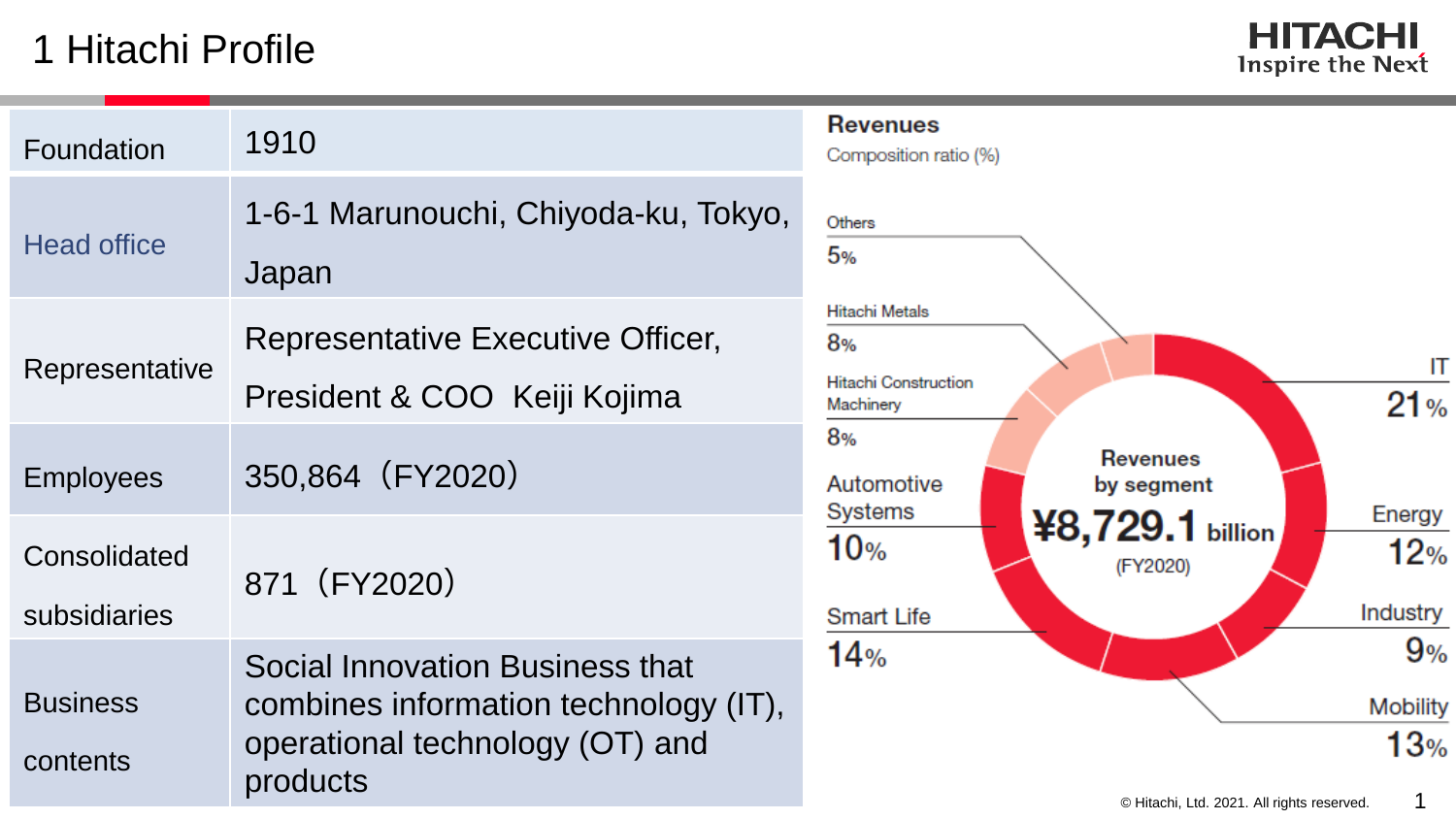Aiming to realize a sustainable world as a global leader in Social Innovation Business



Provide OTxITxProducts as a Package

≸LUMADA<sup>\*</sup>

ik Business that realizes social innovations through solutions and services that apply Hitachi's advanced digital technologies and services that apply Hitachi's advanced digital technologies 221. All rights reserved.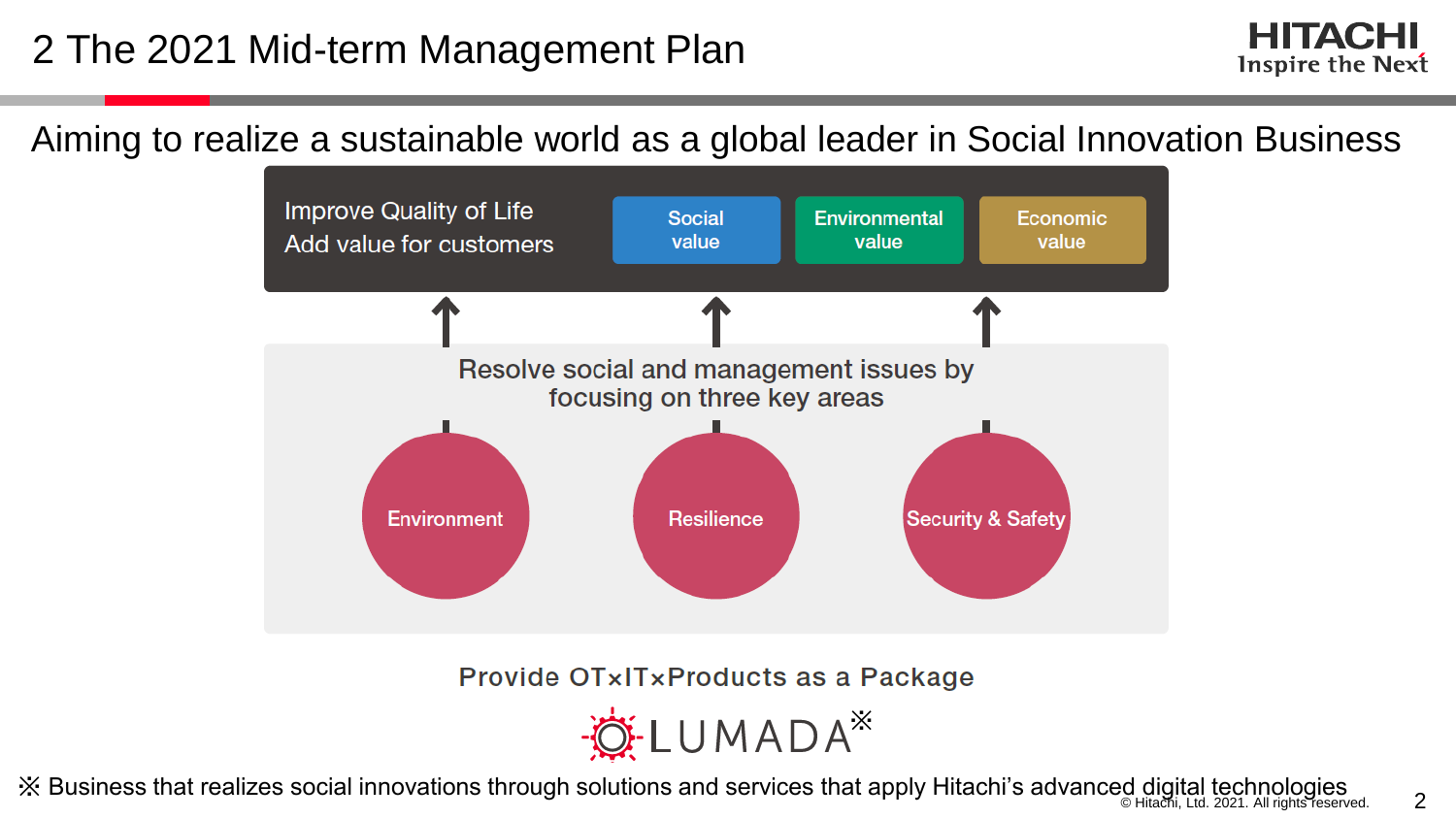#### 3 Environmental Vision and Long-term Environmental Targets HITACHI (set first in 2016, updated in 2021)<sup>Inspire the Next</sup>

Aiming to achieve carbon neutrality by FY2050 through the value chain



Appointment of Chief Environmental Officer(CEnO), Deputy CEnO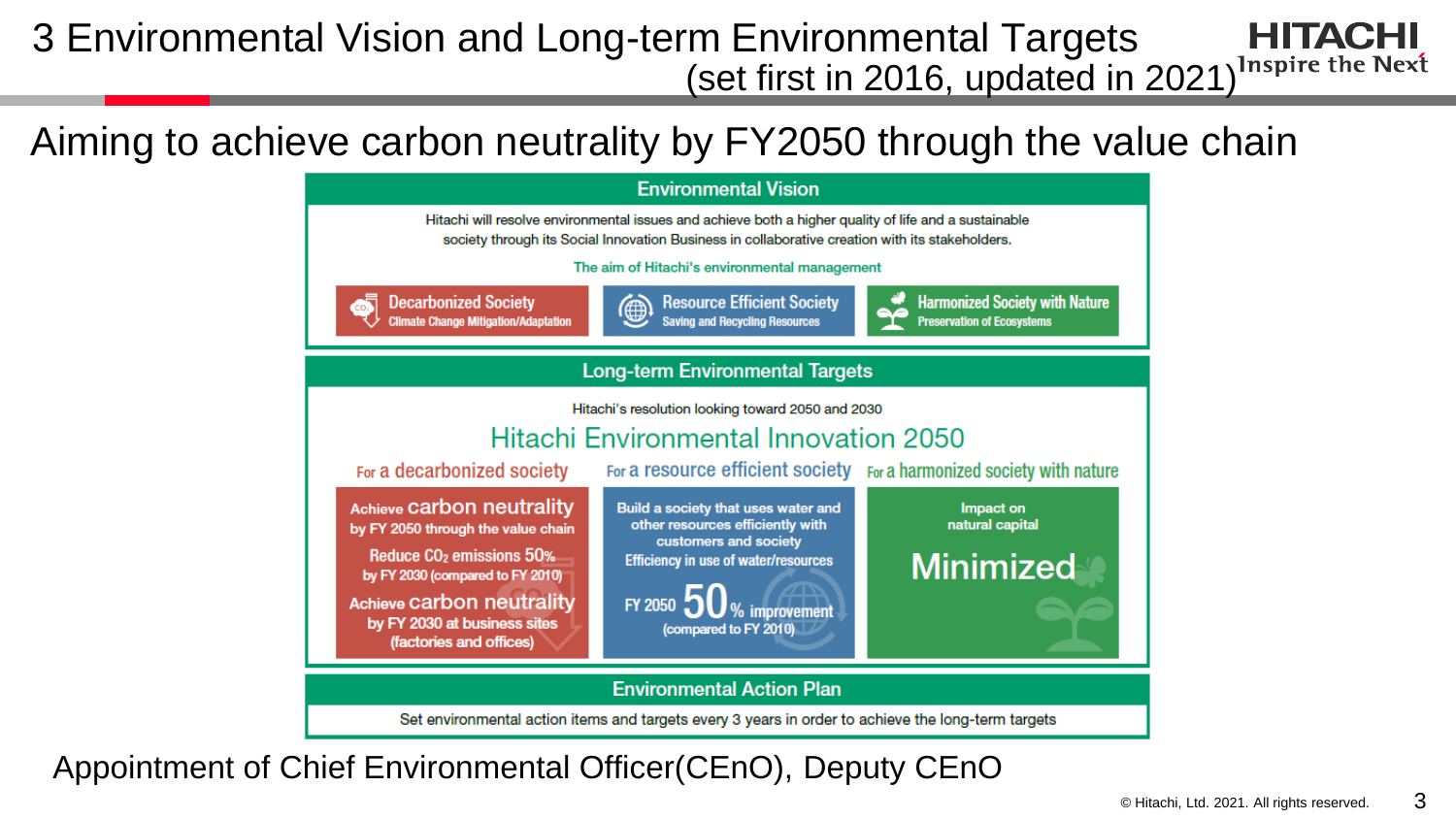## 4 Hitachi's activities towards a Decarbonized Society (1)



#### CO2 and GHG emissions and breakdown through the value chain (FY2020)  $83.2%$

# For a decarbonized society

**Achieve Carbon neutrality** by FY 2050 through the value chain

Reduce CO<sub>2</sub> emissions 50% by FY 2030 (compared to FY 2010)

**Achieve Carbon neutrality** by FY 2030 at business sites (factories and offices)

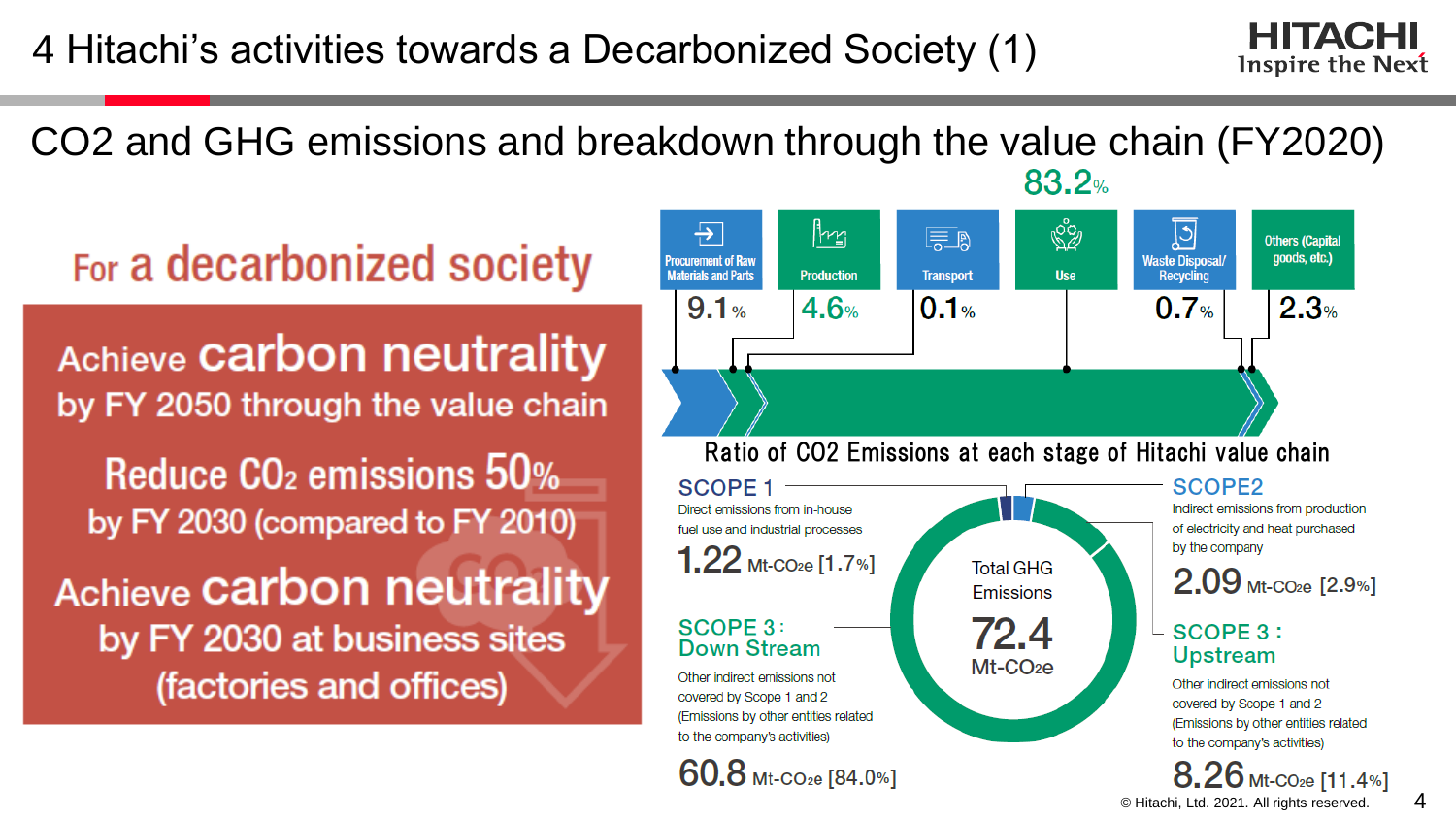5 Hitachi's activities towards a Decarbonized Society (2)





<https://www.hitachi.com/New/cnews/month/2021/09/210913.html> **Example 2021. All rights reserved. All rights reserved.** 5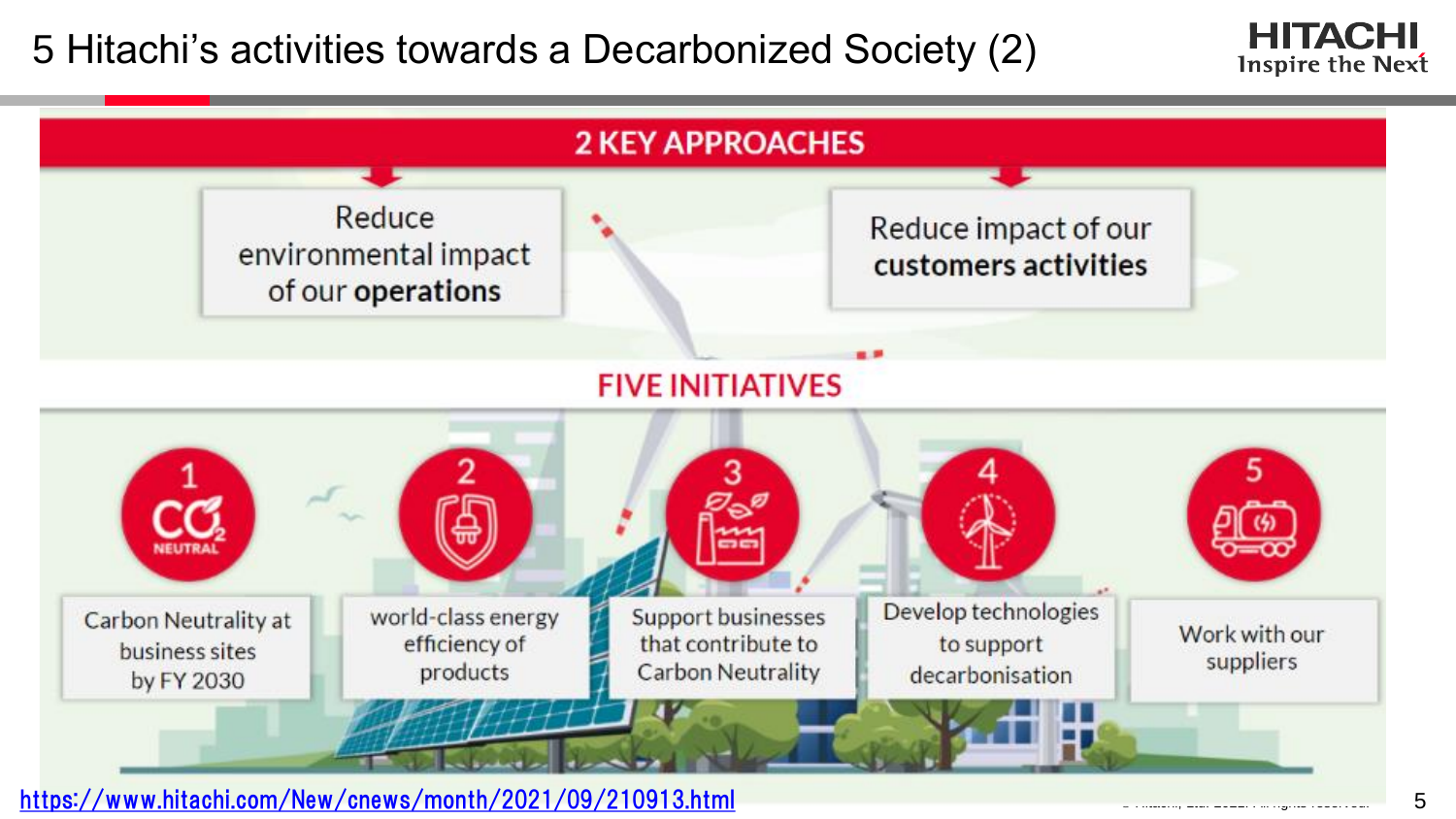## Hitachi will become "CN" by 2030 in global operation (factories and offices)

CO<sub>2</sub> Emissions

(Hitachi Group's factories, offices, and power plants)



1) Action

- Global best practice deployment to minimize factory energy consumption
- Pool purchasing of RE by region to minimize cost
- Minimize requirement of carbon credit purchase
- 2) Investment
- 84B¥ for 10 years
- 3) Incentive
	- Introduction of Executive pay link to
		- Environmental performance from FY2021
	- Strengthening of "Hitachi Internal Carbon Pricing", introduced from FY2019

[https://www.hitachi.com/New/cnews/month/2021/02/210225/](https://www.hitachi.com/New/cnews/month/2021/02/210225/20210225_01_env_presentation_en.pdf) 20210225\_01\_env\_presentation\_en.pdf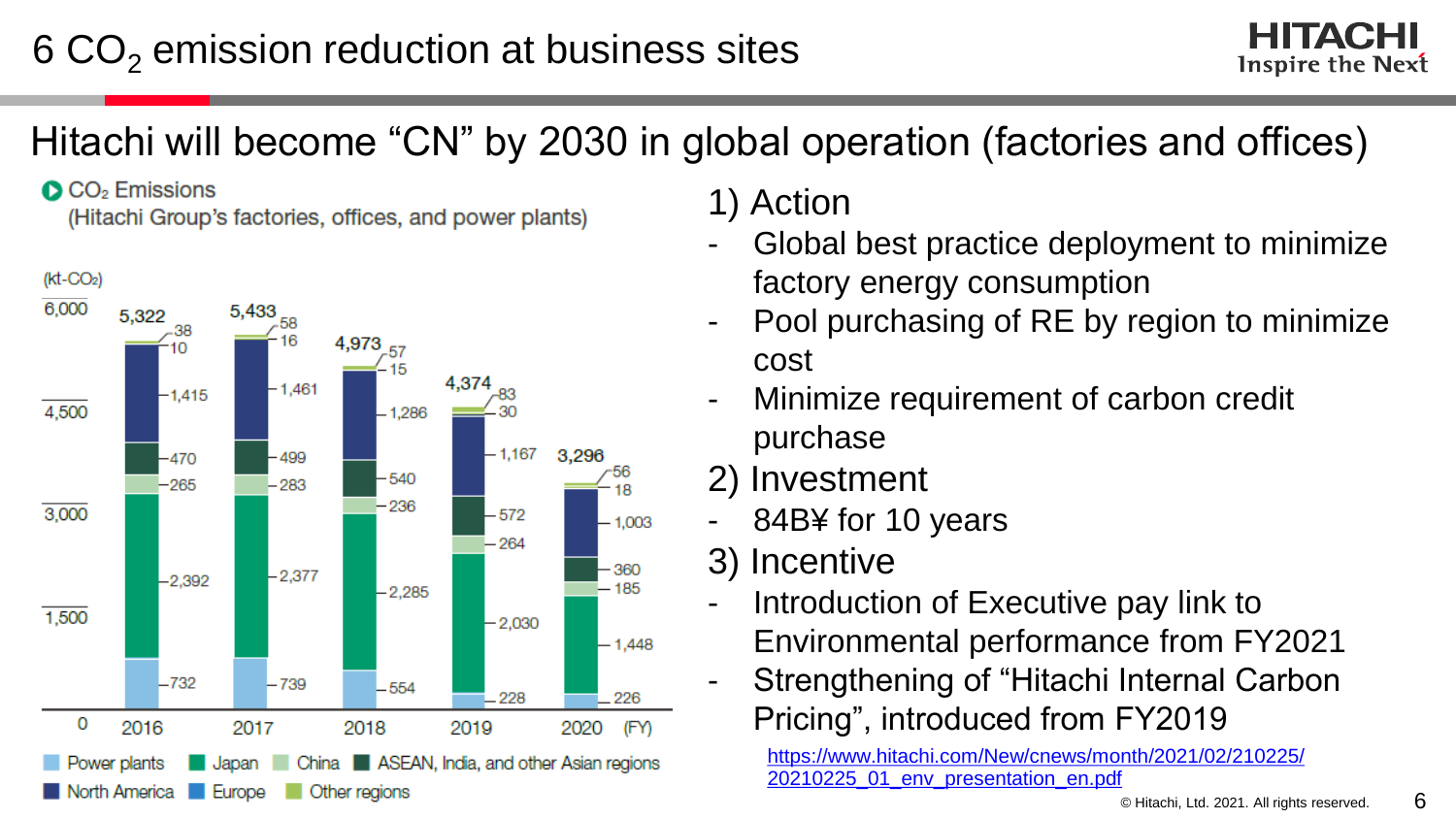## 7 Hitachi Internal Carbon Pricing (HICP)

- ICP is a mechanism that promotes the  $CO_2$  reduction through organizational activities by having the organization price to its own carbon emissions and reflect them in management decision-making.
- HICP was introduced with the aim of promoting capital investment to reduce  $CO<sub>2</sub>$  emissions by setting a virtual price for the reduced CO $_2$  emissions and raising the investment priority.

- Set internal carbon price

- Set a policy to incorporate the effects of CO<sub>2</sub> reduction into capital investment decisions

Evaluate by adding cost reduction effect of energy consumption reduction and the monetary effect of CO2 reduction through investments

Increase the priority of capital investment reducing  $CO<sub>2</sub>$ and decide investment







**HITACHI** Inspire the Next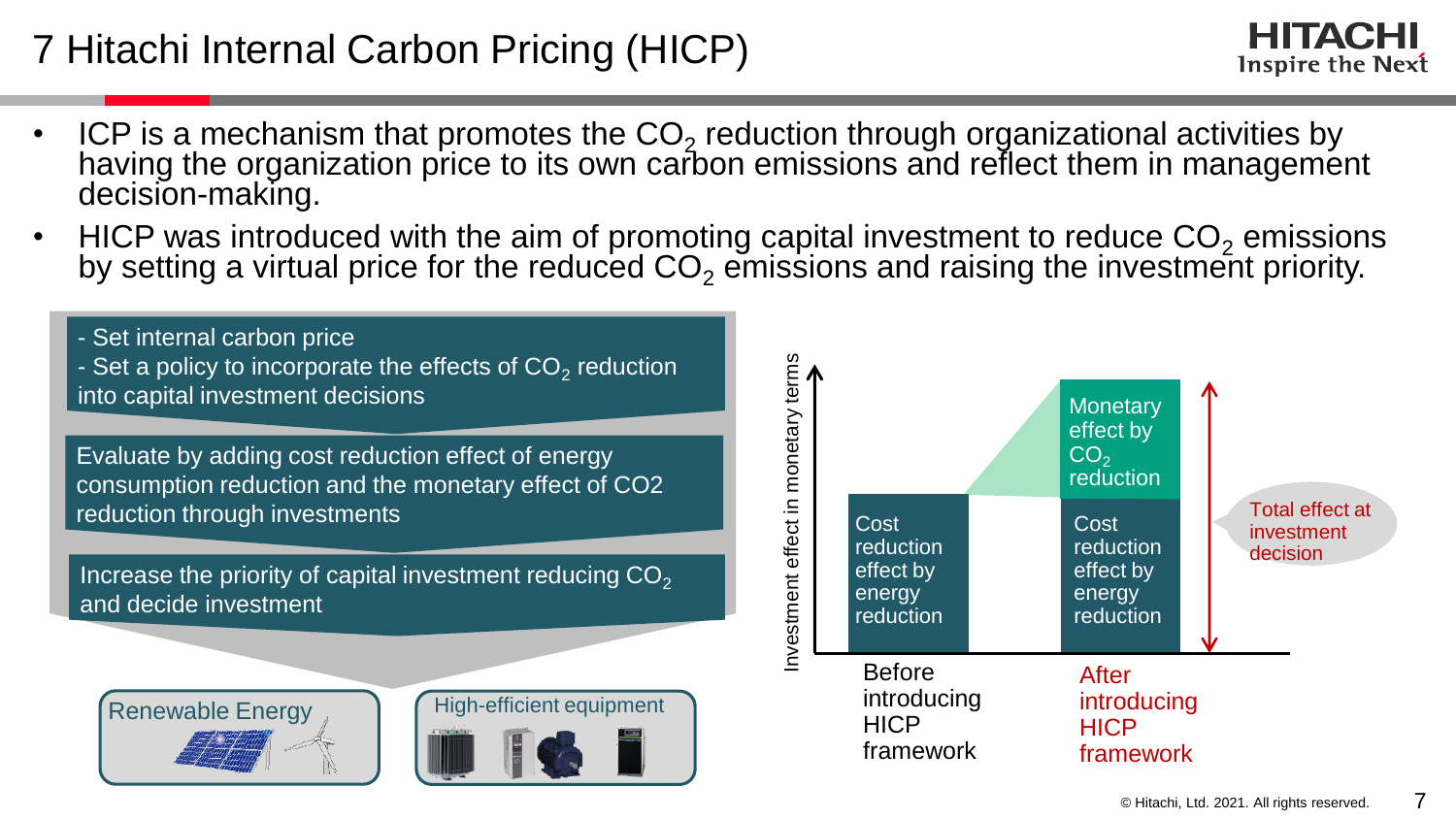9 Achievement and strengthening of Hitachi Internal Carbon Pricing

Introducing HICP from 2019

- $\mathsf{CO}_2$  <code>price</code> :  $\mathsf{\#5000/ton\text{-}CO}_2$  based on global CO $_2$  price outlook
- Evaluation period : capital investment payback years 2019: related investment 260M¥, reduced  $CO<sub>2</sub>$  1356ton/year 2020: related investment 250M¥, reduced  $CO<sub>2</sub>$  447ton/year

Setting "Hitachi Caron Neutrality 2030" at Business Sites in 2020 and planning the roadmap(investment, RE purchase, etc.) to 2030

Strengthening HICP from 2021

- $\mathsf{CO}_2$  <code>price</code> :  $\mathsf{\#14000/ton\text{-}CO}_2$  based on CO $_2$  price increase outlook and in-house survey
- Evaluation period : equipment operating years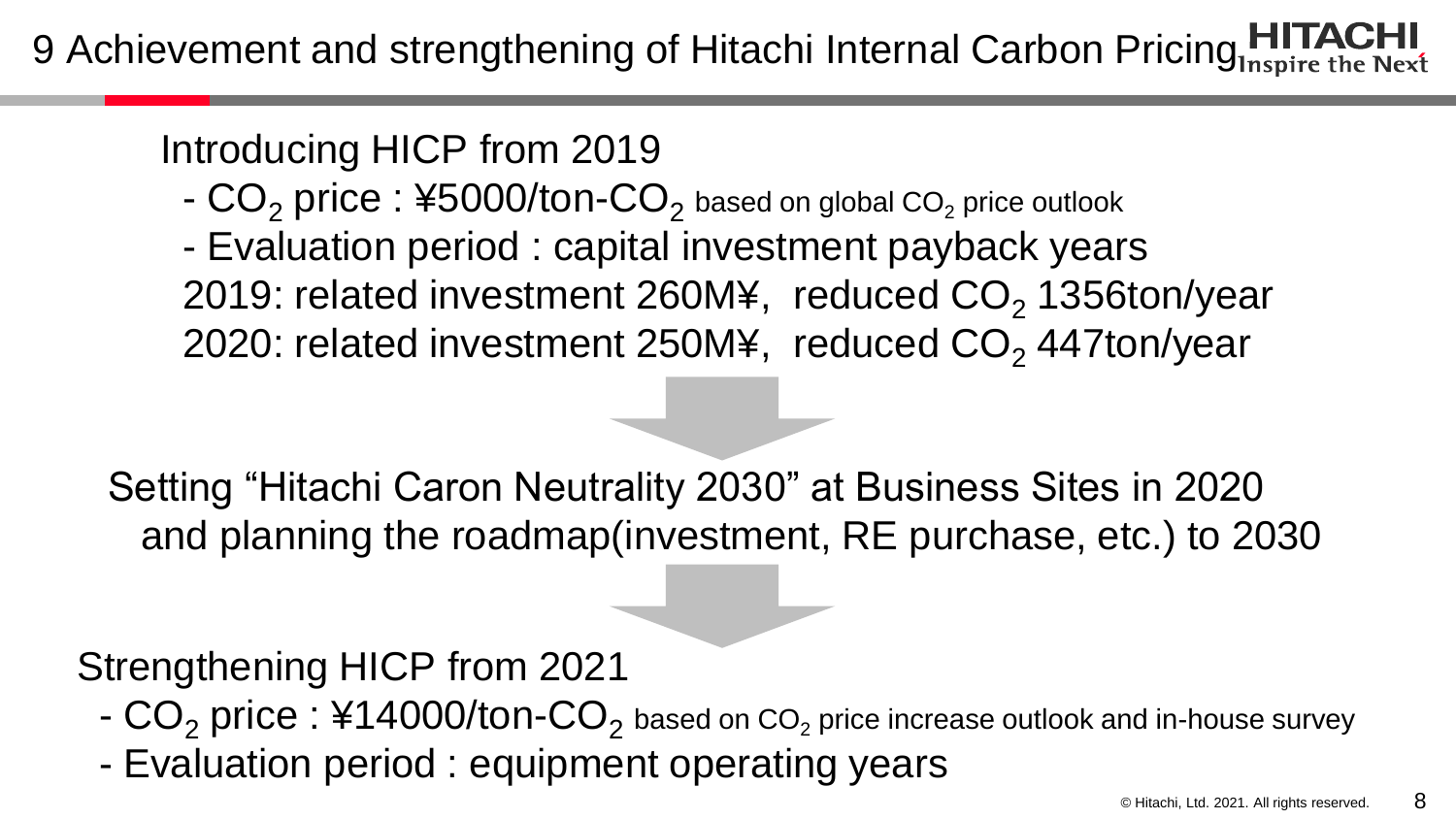#### 9 Realizing a Decarbonized Society through our Business





- Support the societal shift toward renewable energy
- · Provide systems and high-efficiency products that realize stable energy supply
- · Develop eco-friendly railcars . Develop hybrid- and
- battery-powered trains
- . Develop high-efficiency electrification products and technologies to support the expansion of xEVs
- · Provide DX solutions and energy-saving industrial equipment for manufacturing and other industries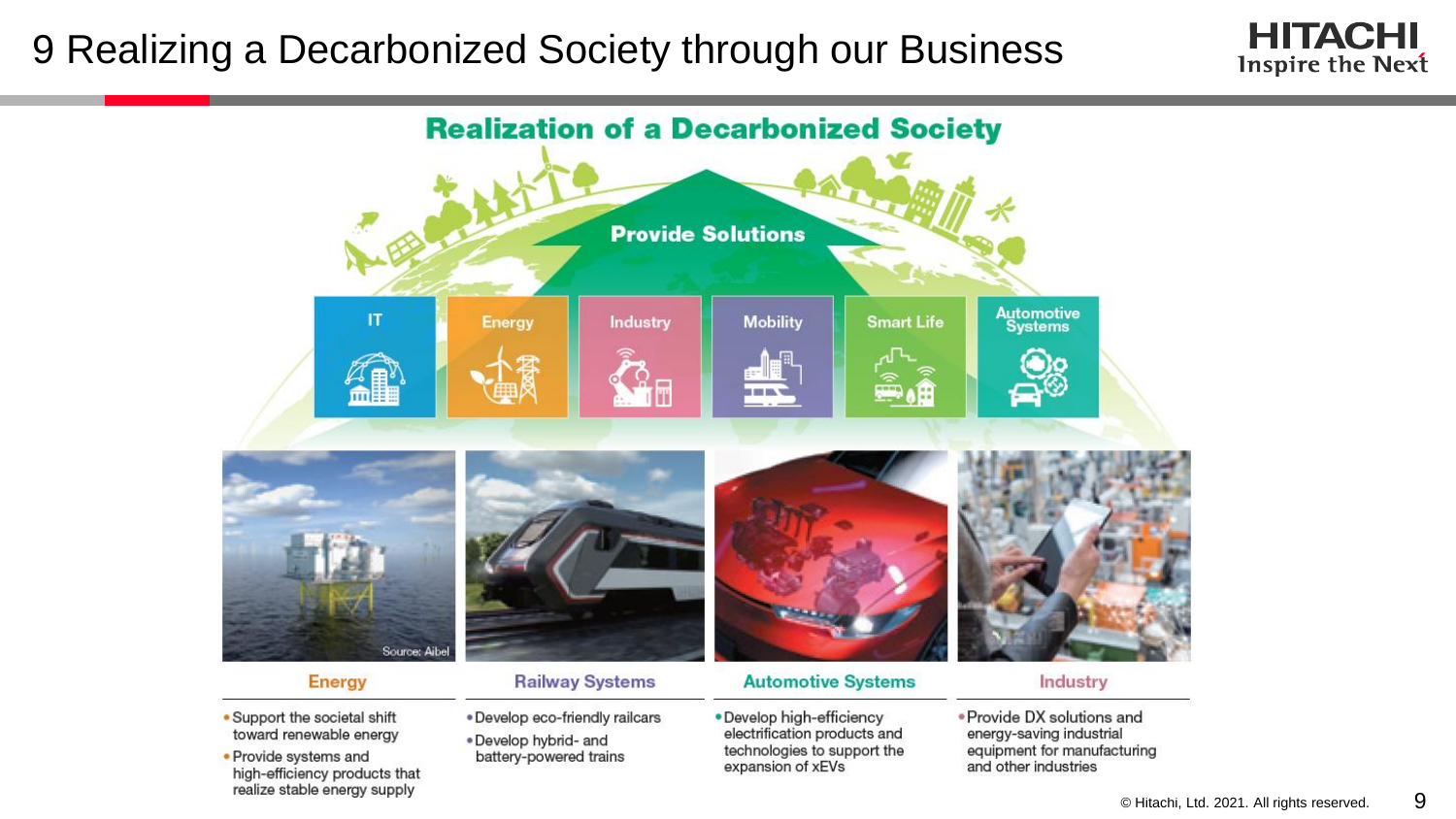#### Latest Reports

**HITACHI** Inspire the Next

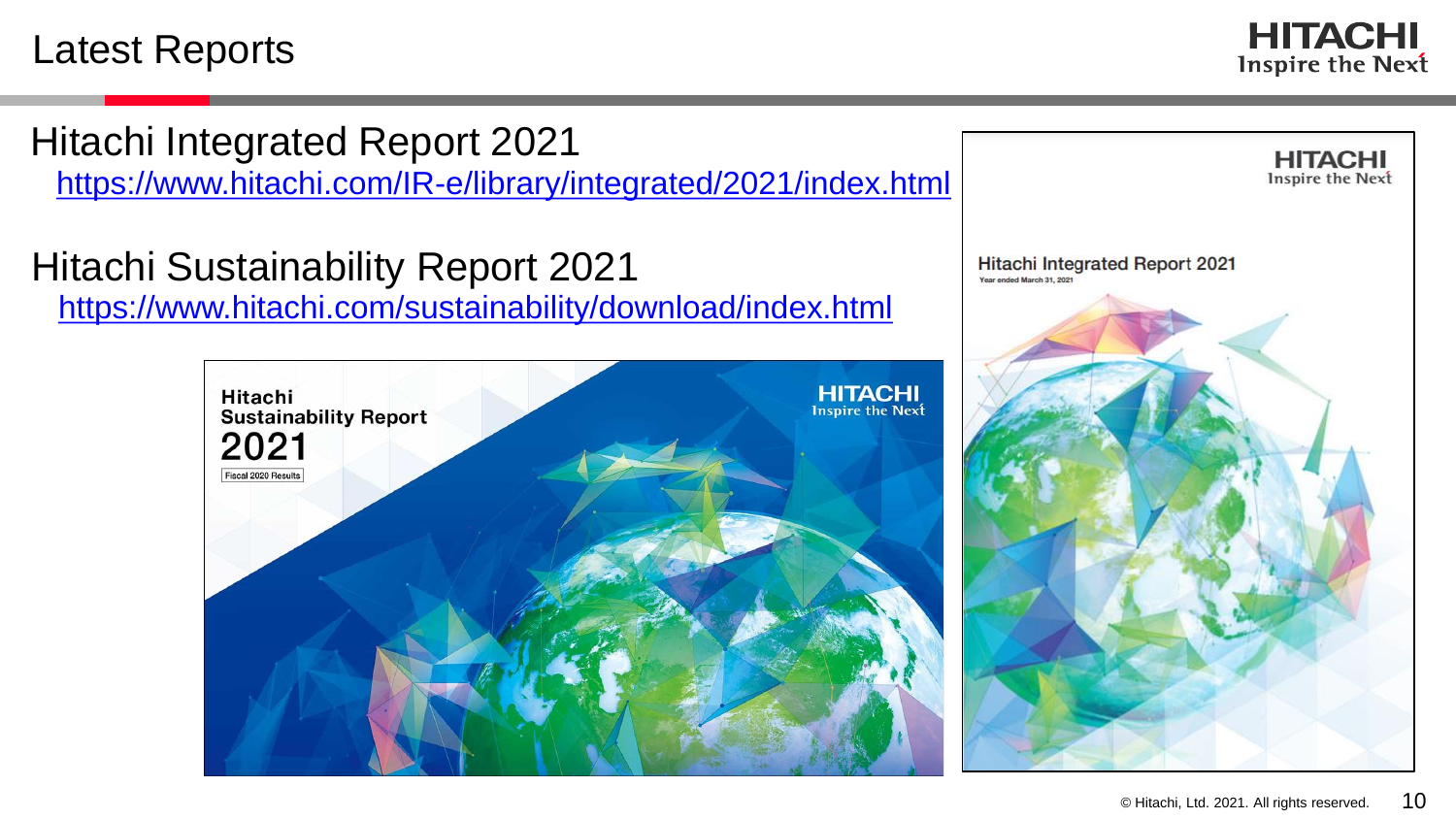#### **HITACHI** Inspire the Next

# END

#### Activities of Hitachi Group on climate change

Jan/27/2022

#### **Kazunori Takahashi**

Hitachi, Ltd. Deputy General Manager, Sustainability Promotion Division